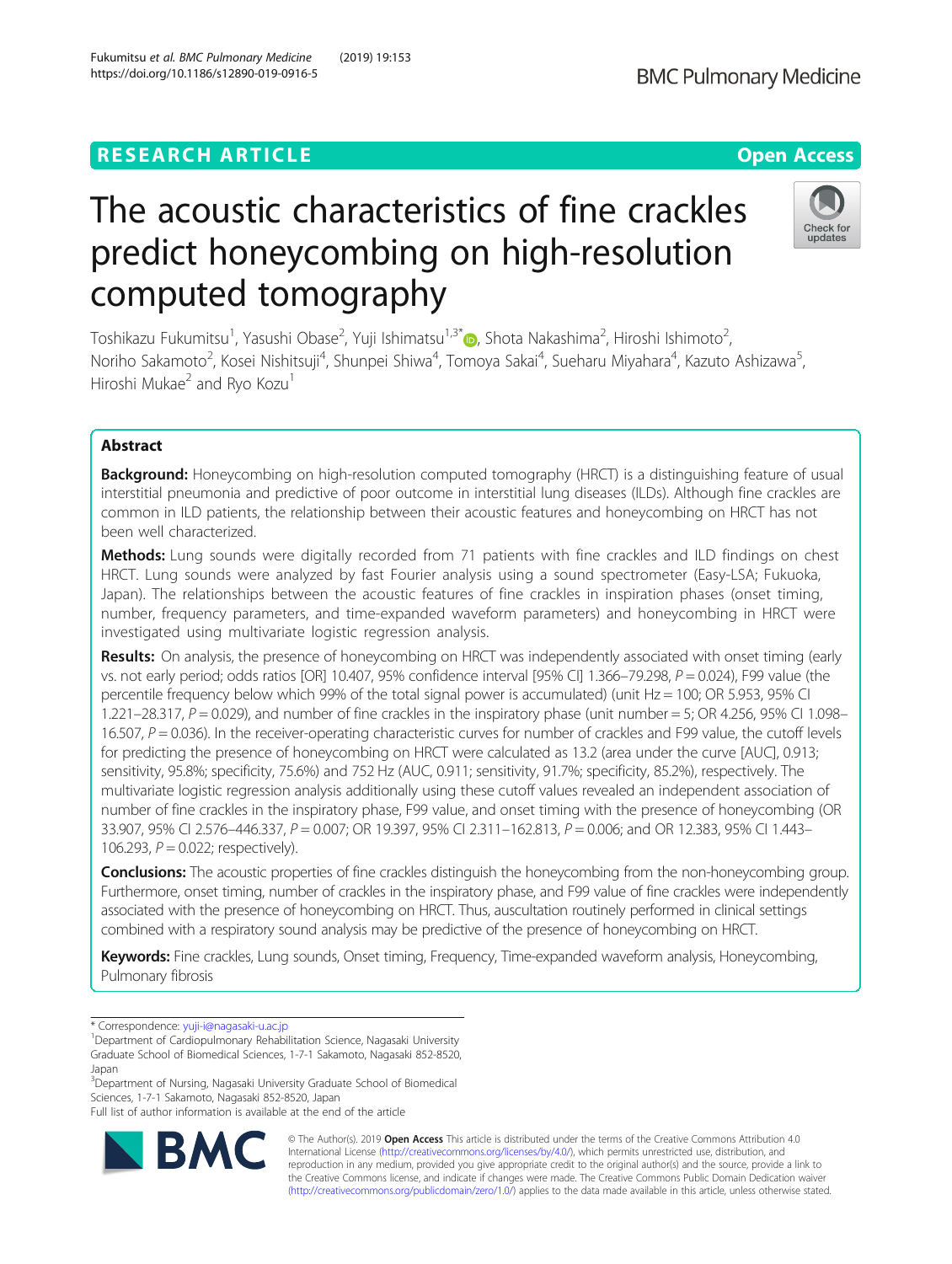# Background

Honeycombing on high-resolution computed tomography (HRCT) is a distinguishing feature of usual interstitial pneumonia (UIP), the hallmark of idiopathic pulmonary fibrosis (IPF), and must be present for a definite HRCT diagnosis of UIP to be made. Radiological and pathological UIP diagnoses are reported to show concordances of 90–100%. Accordingly, the ATS/ERS/ JRS/ALAT clinical practice guideline for IPF diagnosis 2018 recommends NOT performing a surgical lung biopsy (SLB) in patients with an HRCT pattern of UIP, while it suggests performing SLB (conditional) in patients with an HRCT pattern of probable UIP, indeterminate UIP, and alternative diagnosis of UIP [\[1](#page-6-0)]. Furthermore, honeycombing on HRCT is predictive of a poor outcome not only in IPF but also in nonspecific interstitial pneumonia and connective tissue disease-related fibrotic interstitial lung disease (ILD) [[2](#page-6-0)–[4\]](#page-6-0).

Fine crackles are heard in 60% of patients with interstitial pneumonia [[5\]](#page-6-0) as well as in 100% of patients with honeycombing on HRCT and a UIP pattern [[6\]](#page-6-0). Recently, Sgalla et al. reported that fine crackles (also called Velcro crackles) could predict the presence of fibrotic ILD according to a study in subjects undergoing chest HRCT scans for various clinical indications [[7\]](#page-6-0). Moreover, Cottin et al. advise that physicians should perform chest auscultation and when bilateral fine crackles are heard, conduct an examination of the chest radiograph and/or CT image to detect IPF earlier [[8\]](#page-6-0).

There are only a few reports investigating the relationship between clinical or radiological findings and acoustic variables. In patients with fine crackles, time and frequency parameters in the time-expanded waveform analysis (e.g., two-cycle duration [2CD], initial deflection width [IDW], and largest deflection width [LDW]) are frequently employed, although the Computerized Respiratory Sound Analysis (CORSA) guidelines recommend the additional use of number and timing for the analysis of fine crackles  $[9]$  $[9]$  $[9]$ . In the present study, we provide a comprehensive analysis of the acoustic characteristics of fine crackles in patients with honeycombing compared to those without honeycombing and investigate whether these acoustic parameters can predict the presence of honeycombing on HRCT.

# Methods

# Study setting and subjects

This study included 71 patients with ILD who received medical care at Nagasaki University Hospital (Nagasaki, Japan) between July 2015 and June 2017. All participants presented at their bilateral lower back area fine crackles as determined by chest auscultation by at least two chest physicians and underwent HRCT chest scans for various clinical indications. Exclusion criteria were severe dyspnea, an oxygen saturation < 90% during the lung sound recording, and comorbid conditions (e.g., neurological impairment, severe cognitive impairment, and pregnancy) affecting the recording of respiratory sounds. The HRCT features relating to ILD, independently reviewed by two chest physicians and one radiologist, were as follows: honeycombing, traction bronchiectasis, reticulation, and ground-glass opacity. The study protocol was approved by the Human Ethics Review Committee at Nagasaki University Hospital, and all participants provided written informed consent before enrolment.

#### Examination and assessment of HRCT

Whole-lung CT images were obtained with two 64-detector row CT scanners (Aquilion 64, Toshiba Medical Systems, Otawara, Tochigi, Japan or Somatom Definition, Siemens Healthcare, Erlangen, Germany) using the following settings: 1.0-mm section width with 1.0-mm reconstruction interval, beam pitch 0.828, tube voltage 120 kVp, tube current volume EC, SD11 (Toshiba); beam pitch 0.9, tube voltage 120 kVp, 100–200 mA (Siemens). The images were photographed at the lung parenchymal window setting (window width 1600 HU, window level − 600 HU). Two chest physicians and one radiologist (with 23, 26, and 32 years of experience in chest CT interpretation) who were blinded to the clinical data of the patients independently performed CT findings evaluations including that for honeycombing, traction bronchiectasis, and ground-glass opacities, as defined by the ATS/ERS/JRS/ALAT clinical practice guideline for IPF diagnosis 2018 [\[1](#page-6-0)].

### Collection of lung sounds

Lung sounds were recorded at two sites over the bilateral posterior base (at 6 cm below the inferior angle of the scapula and 4 cm from the paravertebral line), where we could most clearly recognize fine crackles using a hand-held stethoscope. The subjects followed onscreen instructions to breathe deeply for approximately 30 s (eight breaths; one breath consists of 2 s-inspiration and 2 s-expiration) to record the lung sounds over each side. The recording system comprised air-coupled microphones, amplifiers, an analog-to-digital converter (UA-4FX; Shizuoka, Japan), and a personal computer.

#### Lung sounds analysis

The lung sounds acquired by the microphones were amplified and subsequently digitized with 16-bit resolution at a sampling frequency of 44.1 kHz per channel. The lung sounds in the inspiratory phase were analyzed by fast Fourier analysis using a sound spectrometer (Easy-LSA; Fukuoka, Japan) as described previously [\[10](#page-6-0), [11\]](#page-6-0). The recording system was calibrated using a reference sound pressure (1 kHz; 94 dB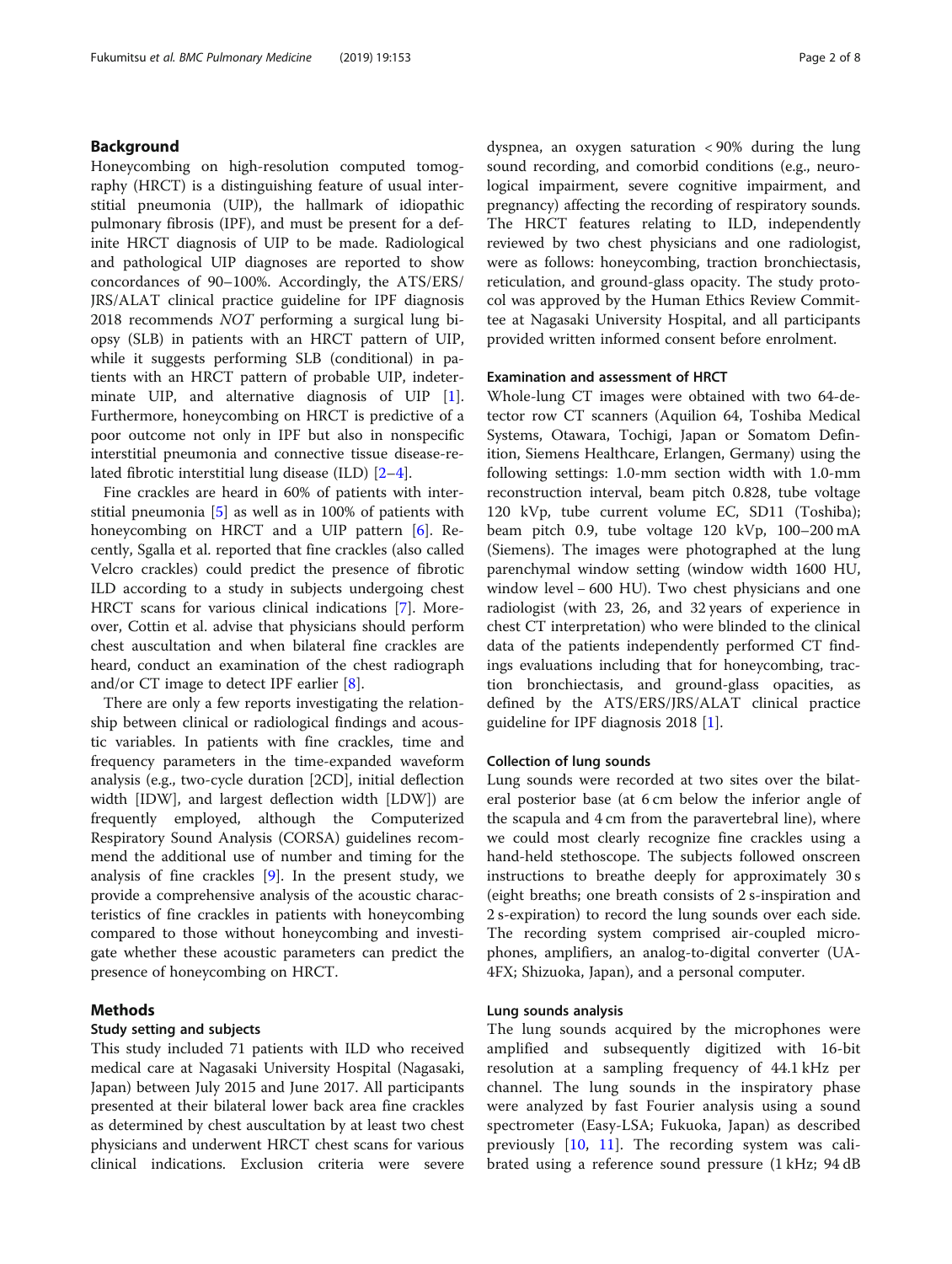[0 dB, 20 mPa]). In order to reduce ambient background noise, the bandwidth for breath sounds was set from 100 to 2000 Hz. The sounds were displayed as a spectrogram, with frequency in Hz on the vertical axis and time on the horizontal axis. The parameters for the sound spectrum were determined by one point of the maximum frequency. The power spectrum (power intensity, with respect to frequency in Hz) is shown in Fig. 1a. The data were automatically calculated using the Easy LSA. The percentile frequencies F99, F95, and F50 below which 99, 95, and 50% of the total signal power are respectively accumulated were measured according to previous reports [\[12](#page-6-0), [13\]](#page-6-0). The time-expanded waveform analysis was also used to evaluate the predefined features of fine crackles known as 2CD, IDW, LDW [[14\]](#page-6-0), and amplitude ratios (A2/A1, A3/A1; Fig. 1b). In accordance with the CORSA guidelines [[9](#page-6-0)], a fine crackle was defined in this study by 2CD < 10 ms. The number of fine crackles was expressed as the average number per inspiratory phase, and the onset timing of fine crackles was divided into three groups (early, mid, and late period of the inspiratory phase).

#### Statistical analysis

Continuous variables were expressed as the median with interquartile range. Categorical variables were summarized by frequency. Nominal or ordinal data were contrasted using a Chi-squared test. The Mann-Whitney U test was performed to compare the two ILD groups, with or without honeycombing. Interobserver agreement was determined using Gwet's AC1 statistics. The agreement by AC1 was assessed as: 0.00–0.20, poor; 0.21–0.40, fair; 0.41–0.60, moderate; 0.61–0.80, good; and 0.81–1.00, very good. Univariate and multivariate logistic regression analyses were performed to identify the acoustic features of fine crackles in the honeycombing group to

distinguish them from those in the non-honeycombing group. Multivariate logistic regression analysis was performed using significant variables chosen based on the univariate logistic regression analysis. If a category contained several strongly correlated variables (e.g., the frequency values), the most representative one (e.g., F99) was used in the multivariate logistic regression analysis. With regard to the continuous variables extracted by multivariate logistic regression analysis (number of fine crackles and their F99 value), the upper left corner coordinate point of the receiver operating characteristic (ROC) curve was used to determine the optimal cutoff level for the discrimination between the presence and absence of honeycombing in HRCT. Statistical analyses were performed using the statistical software package SPSS (IBM SPSS Statistics version 21.0; Chicago, IL, USA) and R version 3. 5. 0 (2018-04-23) [\[15](#page-6-0)]. The level of significance was set at 0.05.

# Results

#### Characteristics of the study groups

The clinical, physiological, and radiological characteristics of the 24 patients with honeycombing (honeycombing group) and the 47 patients without honeycombing (non-honeycombing group) are summarized in Table [1](#page-3-0). The interobserver agreement on the presence of honeycombing was substantial  $(AC1 =$ 0.88, 95% confidence interval [CI], 0.79–0.97). The median age in the honeycombing group (77.0 years) was higher than that in the non-honeycombing group (67.5 years). The honeycombing group presented less frequently a radiological sign of ground-glass opacity. There were no significant differences in sex, body mass index, lung function, partial pressure of arterial oxygen (PaO<sub>2</sub>), oxygen therapy, and biomarkers of ILD between these two groups.



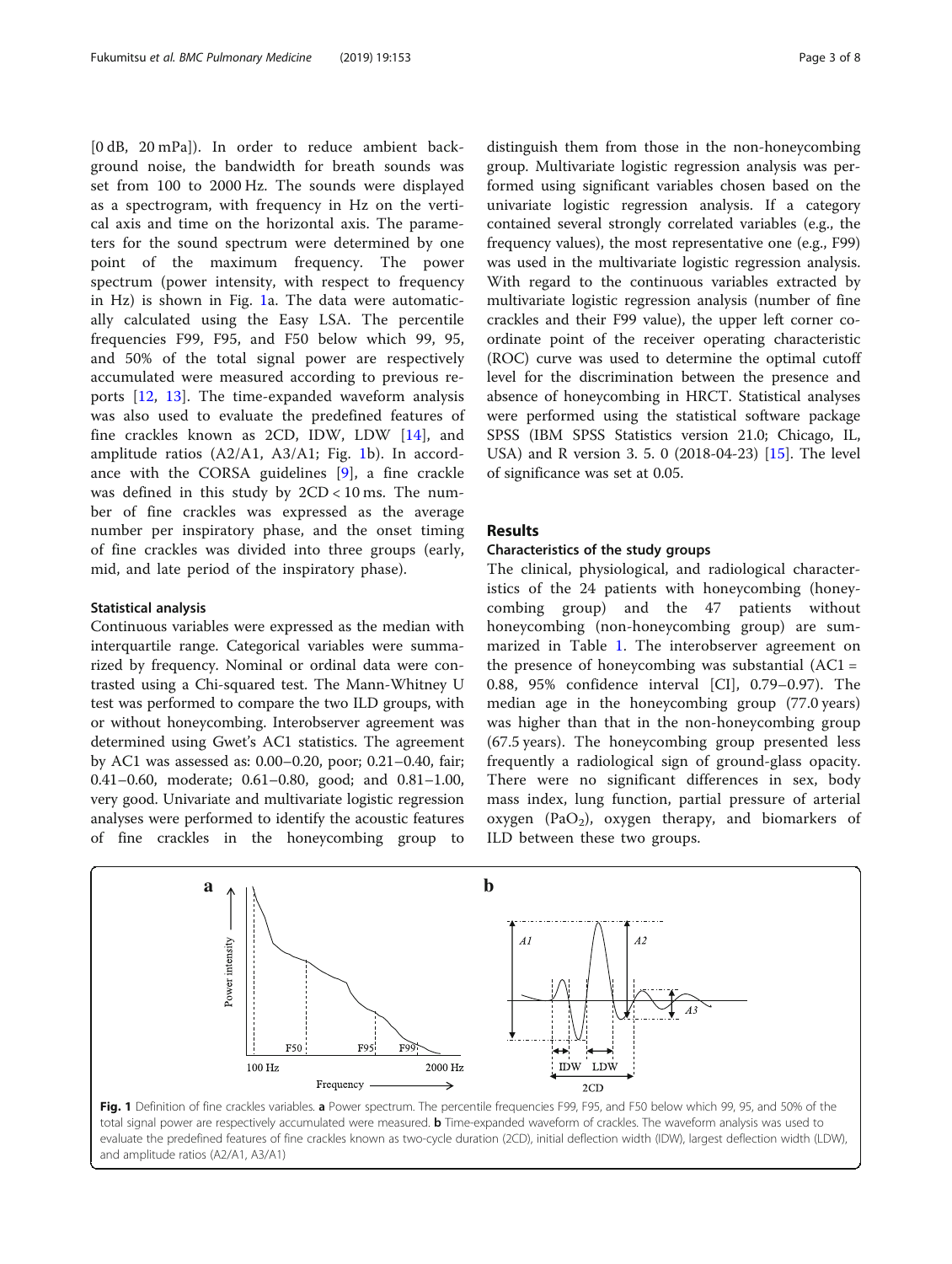<span id="page-3-0"></span>Table 1 Characteristics of patients with interstitial lung disease with or without honeycombing

|                             | Honeycombing group | Non-honeycombing group | $\mathsf{P}$ |  |
|-----------------------------|--------------------|------------------------|--------------|--|
|                             |                    |                        |              |  |
|                             | $(n = 24)$         | $(n = 47)$             |              |  |
| Age (y)                     | 77.0 [69.0-79.0]   | 67.5 [58.2-74.5]       | 0.116        |  |
| Male (%)                    | 13 (54.2)          | 31 (65.9)              | 0.336        |  |
| Body mass index ( $kg/m2$ ) | 23.1 [21.1-24.9]   | 25.1 [21.4-28.5]       | 0.951        |  |
| Radiological findings       |                    |                        |              |  |
| Traction bronchiectasis     | 15                 | 27                     | 0.684        |  |
| Reticulation                | 18                 | 34                     | 0.812        |  |
| Ground-glass opacity        | 12                 | 42                     | < 0.001      |  |
| Lung function               |                    |                        |              |  |
| %VC                         | 77.5 [65.2-93.7]   | 74.8 [65.5-85.2]       | 0.728        |  |
| %DL <sub>CO</sub>           | 62.0 [43.0-70.8]   | 52.6 [40.9-65.6]       | 0.258        |  |
| Oxygen therapy (%)          | 6(25.0)            | 8(17.0)                | 0.427        |  |
| Laboratory data             |                    |                        |              |  |
| $PaO2$ (torr)               | 83.1 [73.2-85.7]   | 75.2 [72.4-90.2]       | 0.781        |  |
| KL-6 (U/mL)                 | 1509 [780-2385]    | 1286 [638-2484]        | 0.149        |  |
| SpD (ng/mL)                 | 147.0 [85.7-321.0] | 271.0[104.8-361.8]     | 0.931        |  |
| SpA (ng/mL)                 | 70.4 [47.7-121.5]  | 81.7 [51.0-103.8]      | 0.185        |  |

Data are presented as the median [25th–75th percentile] or as the number of events (percentage). VC Vital capacity,  $DL_{CO}$  Diffusing capacity of the lungs for carbon monoxide, PaO<sub>2</sub> Partial pressure of arterial oxygen, KL-6 Krebs von der Lungen-6, SpD Surfactant protein D, SpA Surfactant protein A

Acoustic features of fine crackles in the two study groups The comparison of the acoustic characteristics revealed significant differences in the onset timing, number, frequency parameters (F99 and F95), and time-expanded waveform parameters (2CD and LDW) of fine crackles (Table [2](#page-4-0)). Fine crackles began mostly in the early but never in the late period in the honeycombing group, whereas in the non-honeycombing group, they began nearly evenly in all three periods. The number of fine crackles per inspiratory phase was significantly elevated in the honeycombing group compared to the nonhoneycombing group  $(21.5 \text{ versus } 8.0, P < 0.001)$ . The frequency parameters (F99 and F95) were significantly higher in the honeycombing than in the nonhoneycombing group (F99, 841 versus 689 Hz,  $P = 0.001$ ; and F95, 527 versus 411 Hz,  $P = 0.003$ ). This means that the fine crackles in the honeycombing group had a higher sound pitch in comparison to the nonhoneycombing group. The duration times of 2CD and LDW were shorter in the honeycombing than in the non-honeycombing group (2CD, 5.5 versus 7.0 ms,  $P =$ 0.046; LDW, 1.8 versus 2.0 ms,  $P = 0.004$ ). There were no significant differences in the amplitude ratios (A2/ A1, A3/A1).

# Associations between acoustic features of fine crackles and honeycombing in HRCT

On multivariate logistic regression analysis, the parameters onset timing, number of fine crackles in the

inspiratory phase, F99 value, LDW, and age were independently associated with honeycombing in HRCT (Table [3](#page-4-0)). Their odds ratios (ORs) with 95% CIs were as follows: onset timing, OR 10.407 (95% CI, 1.366–79.298,  $P = 0.024$ ; F99 value (unit Hz = 100), OR 5.953 (95% CI, 1.221–28.317,  $P = 0.029$ ; number of fine crackles in the inspiratory phase (unit number = 5), OR 4.256 (95% CI, 1.098–16.507, P = 0.036); LDW, OR 1.337 (95% CI, 0.214–8.365,  $P = 0.756$ ; and age, OR 1.074 (95% CI,  $0.940 - 1.228$ ,  $P = 0.293$ ).

Subsequently, ROC curves were created for the continuous variables extracted by the multivariate logistic regression analysis, i.e., the number of fine crackles in the inspiratory phase and the F99 value (Fig. [2\)](#page-5-0). The cutoff values to discriminate between the honeycombing and the non-honeycombing groups were for the number of fine crackles in the inspiratory phase 13.2 (area under the ROC curve [AUC], 0.913; sensitivity, 95.8%; specificity, 75.6%) and for the F99 value 752 Hz (AUC, 0.911; sensitivity, 91.7%; specificity, 85.2%). The multivariate logistic regression analysis using these cutoff values demonstrated that the odds ratio for the number of fine crackles in the inspiratory phase  $\geq 13.2$  was 33.907, whereas the odds ratio for the F99 value  $\geq$ 752 Hz was 19.397 (Table [4](#page-5-0)).

# **Discussion**

In the present study, we found that the honeycombing group had 1) an earlier beginning of the fine crackles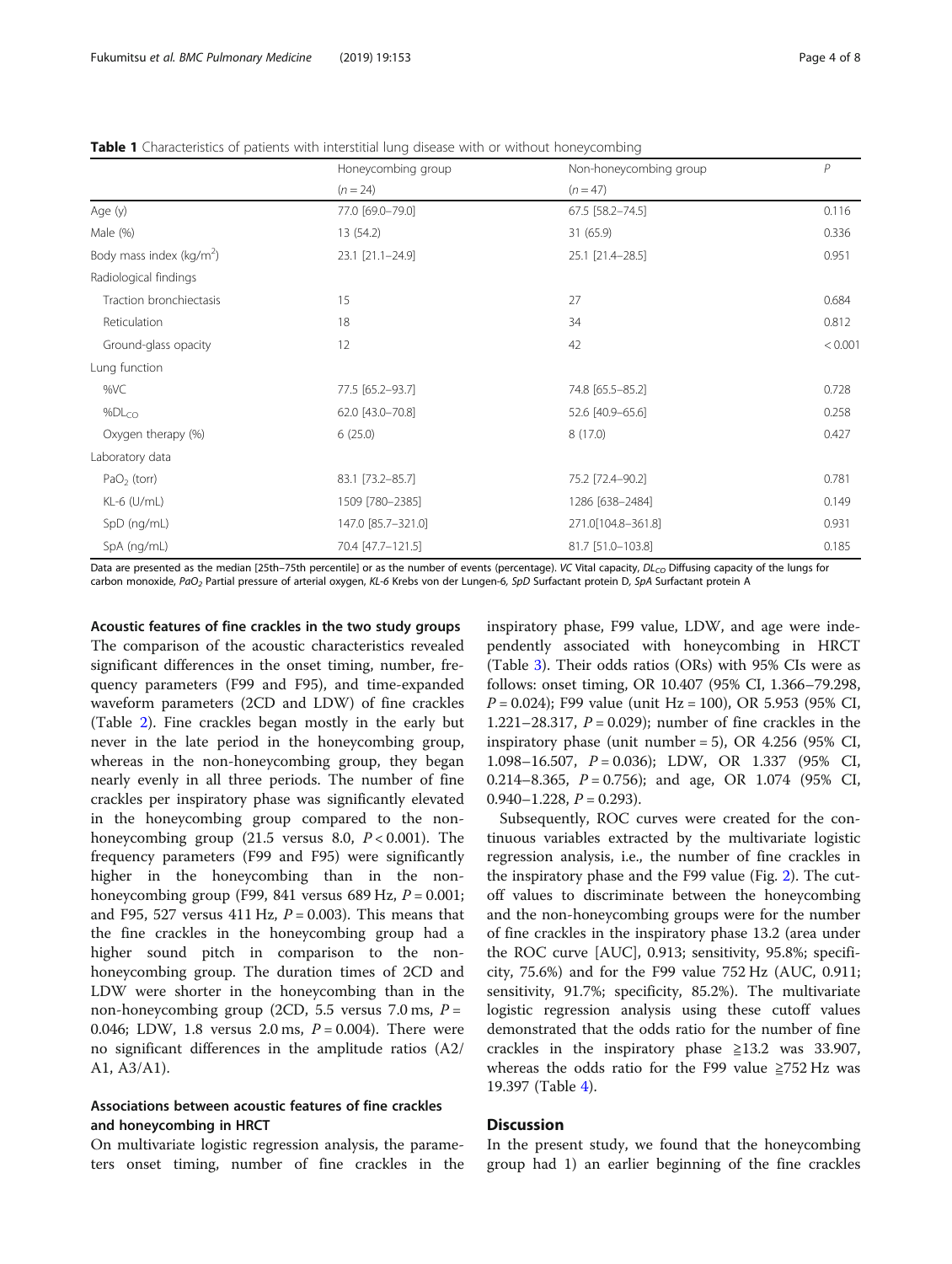<span id="page-4-0"></span>**Table 2** Comparison of the fine crackle characteristics in the honeycombing and the non-honeycombing groups

|                           | Honeycombing           | Non-honeycombing      | P       |
|---------------------------|------------------------|-----------------------|---------|
|                           | $(n = 24)$             | $(n = 47)$            |         |
| Onset timing              |                        |                       |         |
| Early / Mid / Late        | 20/4/0                 | 12 / 27 / 8           | < 0.001 |
| Number of crackles        |                        |                       |         |
| Total (inspiratory phase) | 21.5 [14.7-30.3]       | $8.0$ [3.3-13.7]      | < 0.001 |
| Early onset timing        | 23.8 [16.1-30.8]       | 17.5 [11.8-20.0]      | 0.026   |
| Mid onset timing          | $12.8$ [8.5-16.3]      | $6.3$ [3.0-9.7]       | 0.099   |
| Late onset timing         |                        | $3.0$ $[2.0 - 7.0]$   |         |
| Frequency (Hz)            |                        |                       |         |
| F99                       | 841 [782-870]          | 689 [674-821]         | 0.001   |
| F95                       | 527 [442-679]          | 411 [362-457]         | 0.003   |
| F50                       | 259 [233-289]          | 237 [220-267]         | 0.052   |
| Waveform (ms)             |                        |                       |         |
| 2CD                       | $5.5$ [5.4-6.4]        | $7.0$ [5.5-7.8]       | 0.046   |
| <b>IDW</b>                | $1.1$ $[1.0-1.5]$      | $1.5$ [1.0-1.5]       | 0.362   |
| LDW                       | $1.8$ [ $1.5 - 2.0$ ]  | $2.0$ [ $2.0 - 2.5$ ] | 0.004   |
| Amplitude                 |                        |                       |         |
| $A_2/A_1$                 | $0.75$ [0.68-0.81]     | $0.75$ [0.62-0.84]    | 0.553   |
| $A_3/A_1$                 | $0.30$ $[0.22 - 0.38]$ | $0.27$ [0.20-0.41]    | 0.344   |

Data are presented as the median [25th–75th percentile] or as the number of events. F50, F95, and F99 Frequency at 50, 95, and 99% of the total signal power, 2CD Two-cycle duration, IDW Initial deflection width, LDW Largest deflection width

within the inspiratory phase, 2) a higher number of crackles per respiratory cycle, and 3) an increased F99 value in the inspiratory phase compared with the nonhoneycombing group. All three factors were able to detect the presence of honeycombing and distinguish this group from the non-honeycombing group at the defined significance level. To our knowledge, this is the first study comprehensively evaluating the relationship between the acoustic characteristics of fine crackles and the presence of honeycombing on HRCT.

Although fine crackles are generally thought to be heard during mid- to late-inspiration [[16,](#page-6-0) [17\]](#page-7-0), in our honeycombing group, the percentage of crackles in the

Table 3 Multivariate logistic regression analysis on acoustic features of fine crackles toward the presence of honeycombing findings

| 111 IUII IUJ |                 |       |  |  |  |
|--------------|-----------------|-------|--|--|--|
| ΟR           | 95% CI          | Р     |  |  |  |
| 10.407       | 1.366-79.298    | 0.024 |  |  |  |
| 5.953        | 1.221-28.317    | 0.029 |  |  |  |
| 4.256        | 1.098-16.507    | 0.036 |  |  |  |
| 1.337        | $0.214 - 8.365$ | 0.756 |  |  |  |
| 1.074        | $0.940 - 1.228$ | 0.293 |  |  |  |
|              |                 |       |  |  |  |

Data are presented as odds ratios (OR) with 95% confidence intervals (CI) and P values. The number of fine crackles was determined per inspiratory phase. F99 Frequency in Hz at 99% of the total signal power, LDW Largest deflection width

early inspiratory phase was increased, whereas fine crackles did not begin in the late inspiratory phase in this study group. Moreover, the number of fine crackles per inspiratory phase in the honeycombing group was significantly elevated in comparison to that in the nonhoneycombing group  $(21.5 \text{ versus } 8.0, P < 0.001)$ . A previous study reported that the number of crackles in pulmonary fibrosis was 18/inspiratory phase [[18\]](#page-7-0). To discriminate between the honeycombing and the nonhoneycombing group, the cutoff number of fine crackles in the inspiratory phase was determined as 13.2 with a sensitivity of 95.8% and a specificity of 75.6%. Furthermore, the number of crackles in the early phase was significantly increased in the honeycombing group in comparison to the non-honeycombing group (Table 2). This indicates that the earlier beginning of the fine crackles in the honeycombing group is not the reason for their increased number.

In our study, the power spectrum of fine crackles revealed in the honeycombing group an F99 value of 841 Hz, which was significantly higher than that in the nonhoneycombing group (689 Hz). This F99 value in the honeycombing group was almost equivalent to the maximum frequency in pulmonary fibrosis (908 Hz) and the maximum frequency in IPF (721 Hz) which are diseases frequently characterized by honeycomb lungs [[19](#page-7-0), [20](#page-7-0)]. Ono et al. reported that the F50 and F75 values in an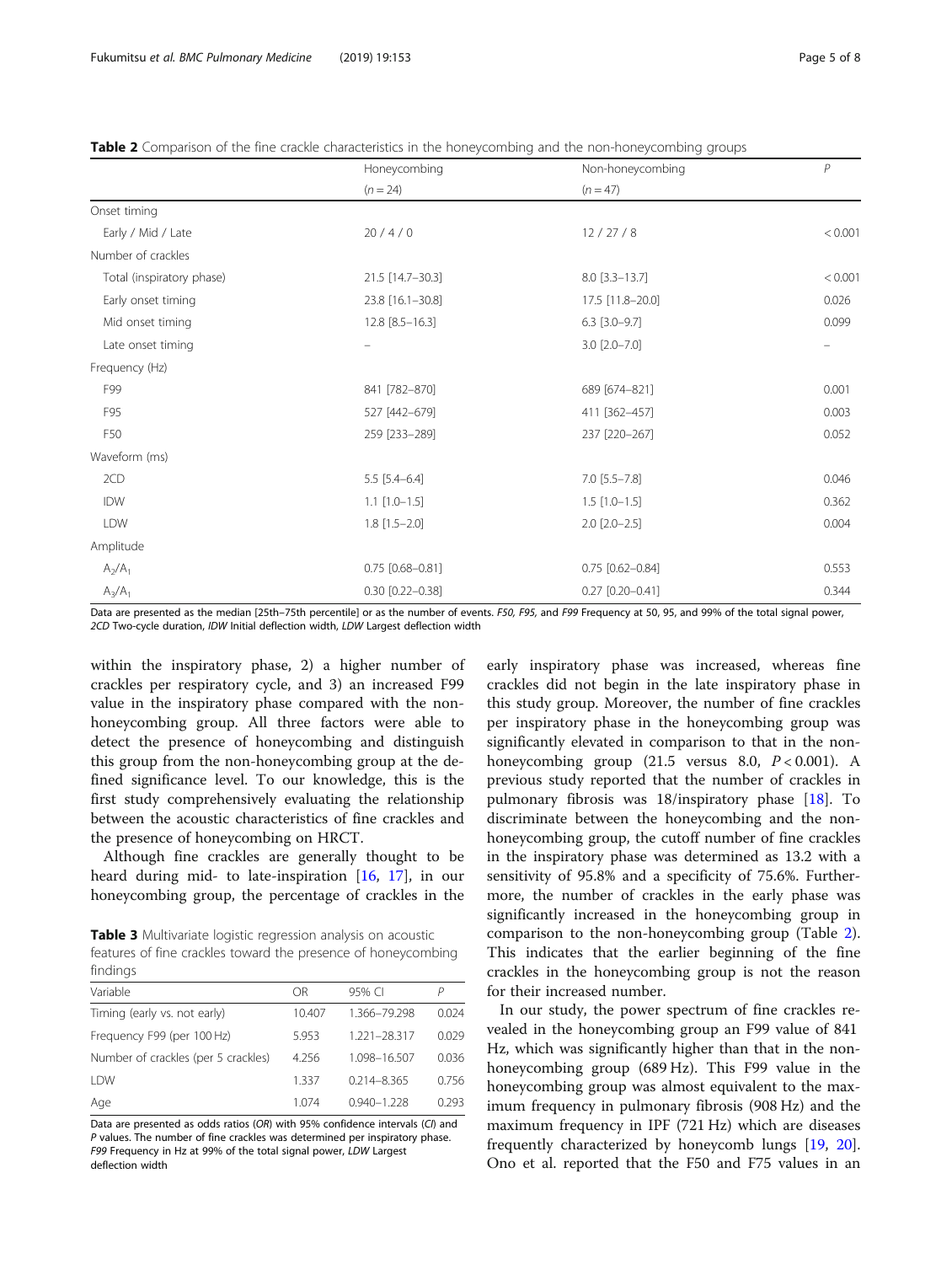<span id="page-5-0"></span>

interstitial pneumonia group were positively correlated with the fibrosis score in HRCT ( $r = 0.783$ ,  $P < 0.001$  and  $r = 0.759$ ,  $P < 0.001$ , respectively) [[21\]](#page-7-0). Likewise, we showed that the pitch of fine crackles, known to be higher than that of coarse crackles, was increased especially in the honeycombing group. Our cutoff value (F99 value, 752 Hz) based on a ROC curve analysis was able to deduce the presence of honeycombing on HRCT with a sensitivity of 91.7% and a specificity of 85.2%.

The combined measurements of 2CD and IDW [[14](#page-6-0)] with LDW [[22](#page-7-0)] were reported to be useful for the discrimination between fine and coarse crackles. The CORSA guidelines, released in 1990, define the 2CD value of fine crackles as  $\langle 10 \text{ ms} \space |9]$ . This value is commonly used in recent studies examining crackles. Comparing the two study groups regarding timeexpanded waveform parameters, 2CD and LDW were significantly shorter in the honeycombing group (5.5 ms and 1.8 ms, respectively) than in the non-honeycombing group (7.0 ms and 2.0 ms, respectively). Our results are consistent with previous studies on fine crackles in pulmonary fibrosis, where the parameter 2CD was determined in the pulmonary fibrosis groups with 4.4– 7.7 ms [\[19,](#page-7-0) [20](#page-7-0), [23\]](#page-7-0), which was invariably the shortest value among the respective comparison groups in these studies. In addition, Kawamura et al. showed that 2CD was significantly shorter in a group with honeycombing on HRCT (5.34 ms) than in a group without honeycombing (6.37 ms) [[24\]](#page-7-0).

As described above, our study is almost consitent with previous reports investigating fine crackles in ILD. We suggest that a detailed analysis of the acoustic characteristics can predict honeycombing in clinical settings. Fine crackles are reportedly produced by sudden airway openings during inspiration [\[25\]](#page-7-0). The acoustic properties of the fine crackles in our patients with honeycombing may reflect the following pathological characteristics of honeycombing: collapsing of multiple fibrotic alveoli, dilation of alveolar duct and lumen, often together with traction bronchiectasis and the dilatation of peripheral airspace due to the surrounding fibrosis [\[26\]](#page-7-0).

This study has several limitations. First, we studied only patients with fine crackles in order to reveal the acoustic differences of fine crackles between the honeycombing and the non-honeycombing group. We did not investigate the respiratory sound of patients with honeycombing regardless of fine crackles. Therefore, our conclusion that the analysis of respiratory sound characteristics can identify honeycombing is limited to patients with fine crackles. Second, we did not evaluate the correlation between the extent of honeycombing and the acoustic properties of fine crackles and did not take into account the impact of the other HRCT findings, i.e., radiological findings such as traction bronchiectasis,

Table 4 Multivariate logistic regression analysis using the following variables: number of crackles ≧13.2/inspiratory phase, onset timing (early), and F99 ≧752 Hz toward the presence of honeycombing findings

| Variable                                        | OR     | 95% CI        |       |
|-------------------------------------------------|--------|---------------|-------|
| Number of crackles $(213.2/$ inspiratory phase) | 33.907 | 2.576-446.337 | 0.007 |
| Frequency F99 ( $\geq$ 752 Hz)                  | 19.397 | 2.311-162.813 | 0.006 |
| Onset timing (early)                            | 12.383 | 1.443-106.293 | 0.022 |

Data are presented as odds ratios (OR) with 95% confidence intervals (CI) and P values. F99 Frequency in Hz at 99% of the total signal power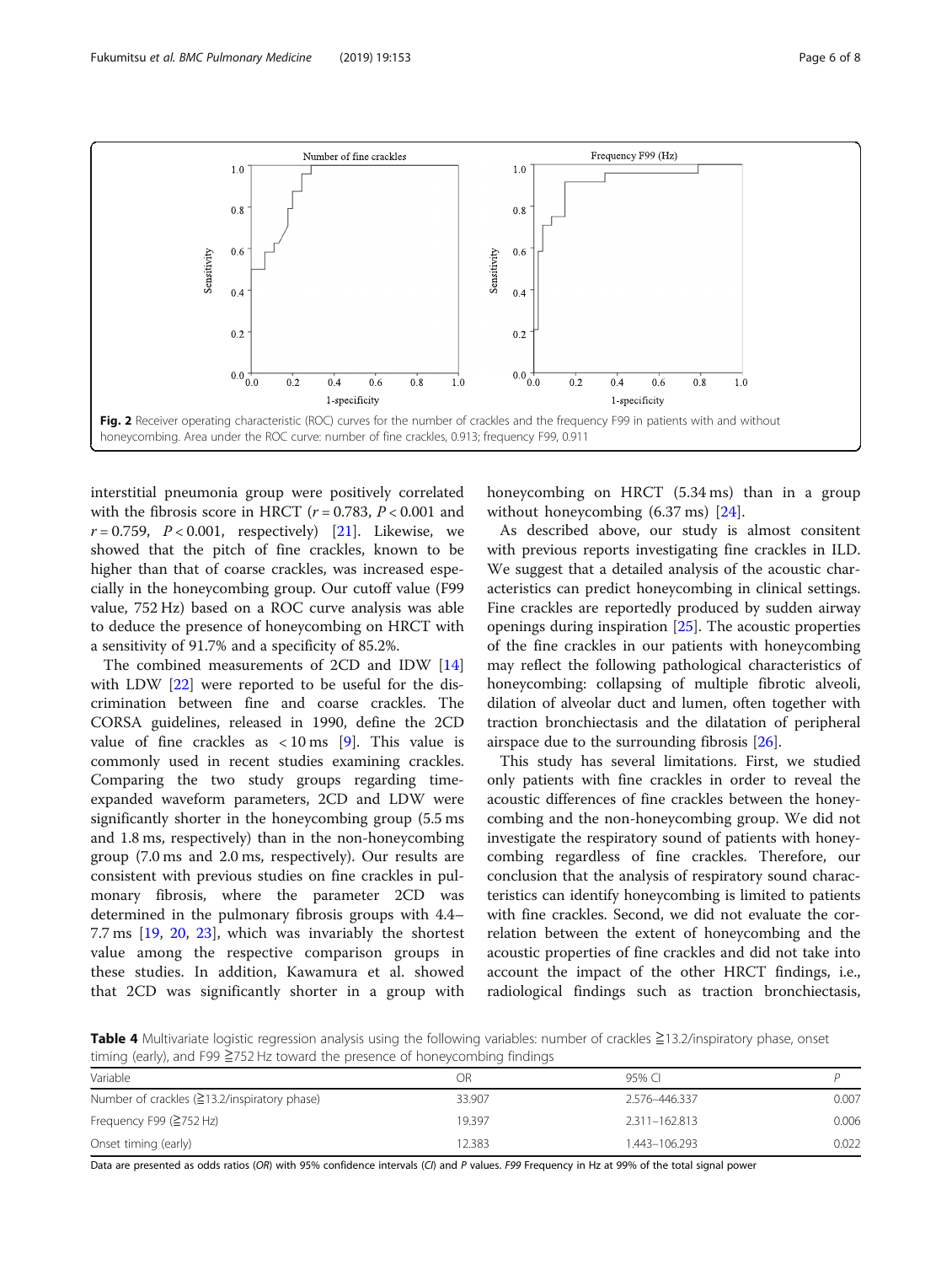<span id="page-6-0"></span>reticulation, and ground-glass opacity. Third, the three raters of HRCT findings were from the same university. Therefore, in order to reduce the risk of misclassification bias, other raters from different institutions should be used in future studies. Fourth, the lung sounds were recorded on a particular site over the bilateral posterior base to standardize the recording method. However, it is possible that these recording sites are not the best for every patient. Thus, in future studies, improvements in recording methods for the evaluation of fine crackles are warranted.

# Conclusions

Our study revealed that the acoustic properties of fine crackles in the honeycombing group differ from those in the non-honeycombing group, which is consistent with the findings in previous studies on pulmonary fibrosis. Furthermore, the number of crackles, their onset timing, and their frequency at 99% of the maximum frequency (F99) were extracted as independent predictors for honeycombing. Thus, auscultation performed routinely in clinical settings combined with respiratory sound analysis may be useful to predict the presence of honeycombing.

#### Abbreviations

2CD: Two-cycle duration; AUC: Area under the ROC curve; CI: Confidence interval; CORSA: Computerized Respiratory Sound Analysis; CT: Computed tomography;  $DL<sub>CO</sub>$ : Diffusing capacity of the lungs for carbon monoxide; HRCT: Honeycombing on high-resolution computed tomography; IDW: Initial deflection width; ILD: Interstitial lung disease; IPF: Idiopathic pulmonary fibrosis; KL-6: Krebs von der Lungen-6; LDW: Largest deflection width; OR: Odds ratio; PaO<sub>2</sub>: Partial pressure of arterial oxygen; ROC: Receiver operating characteristic; SpA: Surfactant protein A; SpD: Surfactant protein D; UIP: Usual interstitial pneumonia; VC: Vital capacity

#### Acknowledgments

We thank Dr. Shimpei Morimoto (Clinical Research Center, Nagasaki University Hospital, Nagasaki, Japan) for his valuable advice regarding the statistical analysis. We thank Dr. Hiroshi Nakano (Clinical Research Center, Fukuoka National Hospital, Fukuoka, Japan) for providing a sound spectrometer (Easy-LSA software).

#### Authors' contributions

YI, TF, RK, and YO made substantial contributions to study conception and design. TF, YO, YI, SN, HI, NS, and HM contributed to data acquisition. TF, YI, YO, RK, KN, SS, TS, SM, and KA contributed to data analyses and interpretation. YI, TF, and YO contributed to the drafting of the manuscript. SN, HI, NS, KN, SS, TS, SM, HM, and RK critically revised the manuscript. All authors read and approved the final manuscript.

#### Funding

This research did not receive any specific funding from agencies in the public, commercial, or not-for-profit sectors.

#### Availability of data and materials

The datasets used and/or analysed during the current study are available from the corresponding author on reasonable request.

#### Ethics approval and consent to participate

The study protocol was approved by the Human Ethics Review Committee at Nagasaki University School of Medicine, and all participants provided written, informed consent before enrollment.

#### Consent for publication

Not applicable.

#### Competing interests

The authors declare that they have no competing interests.

#### Author details

<sup>1</sup>Department of Cardiopulmonary Rehabilitation Science, Nagasaki University Graduate School of Biomedical Sciences, 1-7-1 Sakamoto, Nagasaki 852-8520, Japan. <sup>2</sup>Department of Respiratory Medicine, Nagasaki University Graduate School of Biomedical Sciences, 1-7-1 Sakamoto, Nagasaki 852-8501, Japan. <sup>3</sup>Department of Nursing, Nagasaki University Graduate School of Biomedical Sciences, 1-7-1 Sakamoto, Nagasaki 852-8520, Japan. <sup>4</sup>Nagasaki University Graduate School of Engineering, 1-14 Bunkyo, Nagasaki 852-8521, Japan. 5 Department of Clinical Oncology, Nagasaki University Graduate School of Biomedical Sciences, 1-7-1 Sakamoto, Nagasaki 852-8501, Japan.

#### Received: 25 January 2019 Accepted: 8 August 2019 Published online: 17 August 2019

#### References

- Raghu G, Remy-Jardin M, Myers JL, Richeldi L, Ryerson CJ, Lederer DJ, et al. Diagnosis of idiopathic pulmonary fibrosis. An official ATS/ERS/JRS/ALAT clinical practice guideline. Am J Respir Crit Care Med. 2018;198:e44–68.
- 2. Nakagawa H, Nagatani Y, Takahashi M, Ogawa E, Tho NV, Ryujin Y, et al. Quantitative CT analysis of honeycombing area in idiopathic pulmonary fibrosis: correlations with pulmonary function tests. Eur J Radiol. 2016;85:125–30.
- 3. Park IN, Jegal Y, Kim DS, Do KH, Yoo B, Shim TS, et al. Clinical course and lung function change of idiopathic nonspecific interstitial pneumonia. Eur Respir J. 2009;33:68–76.
- 4. Walsh SL, Sverzellati N, Devaraj A, Keir GJ, Wells AU, Hansell DM. Connective tissue disease related fibrotic lung disease: high resolution computed tomographic and pulmonary function indices as prognostic determinants. Thorax. 2014;69:216–22.
- 5. Epler GR, Carrington CB, Gaensler EA. Crackles (rales) in the interstitial pulmonary diseases. Chest. 1978;73:333–9.
- 6. Sellarés J, Hernández-González F, Lucena CM, Paradela M, Brito-Zerón P, Prieto-González S, et al. Auscultation of Velcro crackles is associated with usual interstitial pneumonia. Medicine (Baltimore). 2016;95:e2573.
- 7. Sgalla G, Walsh SLF, Sverzellati N, Fletcher S, Cerri S, Dimitrov B, et al. "Velcro-type" crackles predict specific radiologic features of fibrotic interstitial lung disease. BMC Pulm Med. 2018;18:103.
- 8. Cottin V, Richeldi L. Neglected evidence in idiopathic pulmonary fibrosis and the importance of early diagnosis and treatment. Eur Respir Rev. 2014;23:106–10.
- 9. Charbonneau G, Ademovic E, Cheetham BMG, Malmberg LP, Vanderschoot J, Sovijärvi ARA. Basic techniques for respiratory sound analysis. Eur Respir Rev. 2000;10:625–35.
- 10. Shimoda T, Obase Y, Nagasaka Y, Nakano H, Kishikawa R, Iwanaga T. Lung sound analysis and airway inflammation in bronchial asthma. J Allergy Clin Immunol Pract. 2016;4:505–11.
- 11. Shimoda T, Obase Y, Nagasaka Y, Asai S. Phenotype classification using the combination of lung sound analysis and fractional exhaled nitric oxide for evaluating asthma treatment. Allergol Int. 2018;67:253–8.
- 12. Malmberg LP, Sovijärvi AR, Paajanen E, Piirilä P, Haahtela T, Katila T. Changes in frequency spectra of breath sounds during histamine challenge test in adult asthmatics and healthy control subjects. Chest. 1994;105:122–31.
- 13. Tabata H, Hirayama M, Enseki M, Nukaga M, Hirai K, Furuya H, et al. A novel method for detecting airway narrowing using breath sound spectrum analysis in children. Respir Investig. 2016;54:20–8.
- 14. Murphy RL Jr, Holford SK, Knowler WC. Visual lung-sound characterization by time-expanded wave-form analysis. N Engl J Med. 1977;296:968–71.
- 15. R Core Team. R: a language and environment for statistical computing [internet]: R Foundation for Statistical Computing; 2018. Available from: [https://cran.r-project.org/doc/FAQ/R-FAQ.html#Citing-R.](https://cran.r-project.org/doc/FAQ/R-FAQ.html#Citing-R)
- 16. Baughman RP, Shipley RT, Loudon RG, Lower EE. Crackles in interstitial lung disease. Comparison of sarcoidosis and fibrosing alveolitis. Chest. 1991;100:96–101.